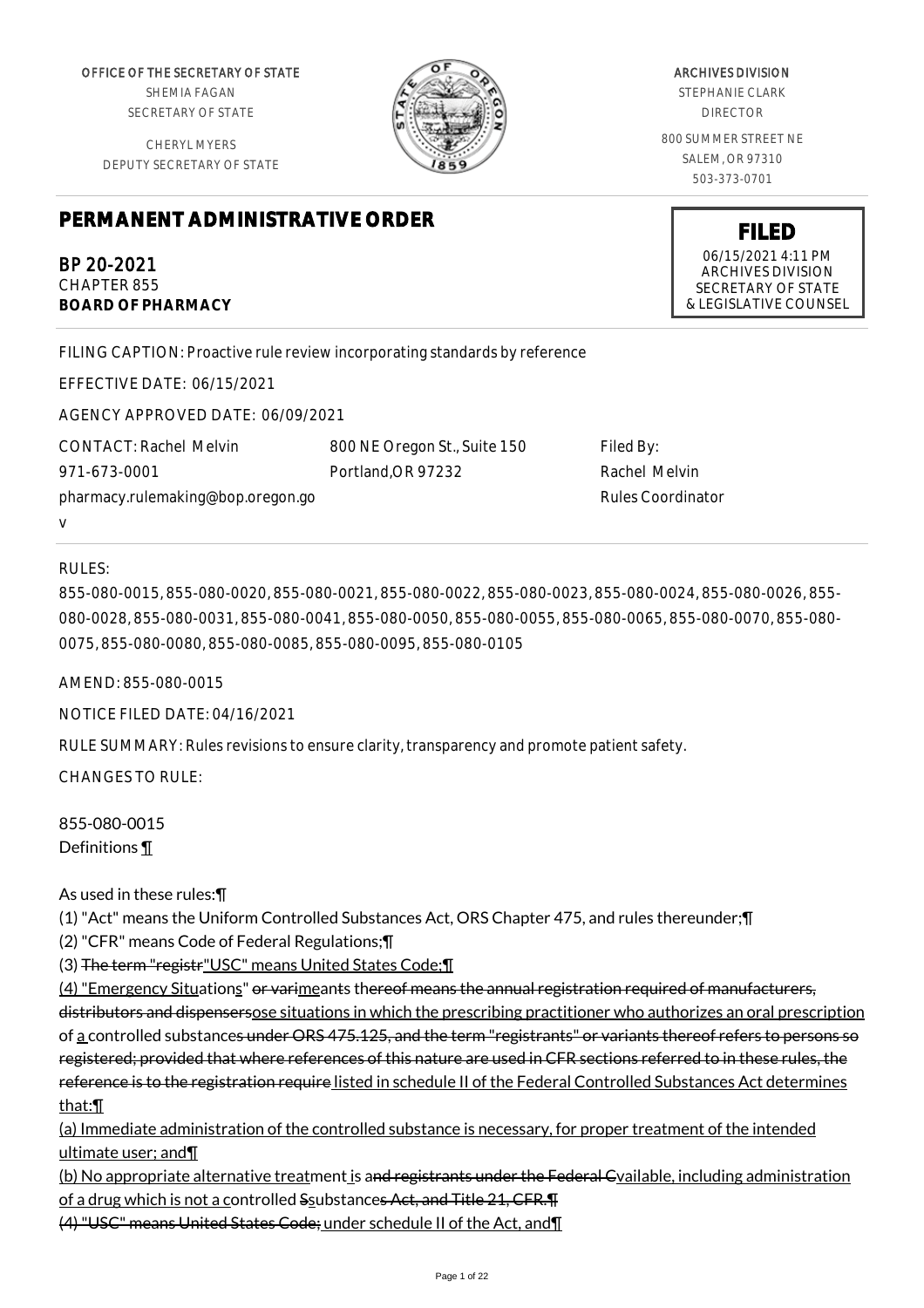(c) It is not reasonably possible for the prescribing practitioner to provide a written prescription to be presented to the person dispensing the substance prior to the dispensing.¶

(5) Terms not defined in this rule have the definitions set forth in ORS 475.005.

Statutory/Other Authority: ORS 689.205

Statutes/Other Implemented: ORS 475.035, ORS 475.940, ORS 475.185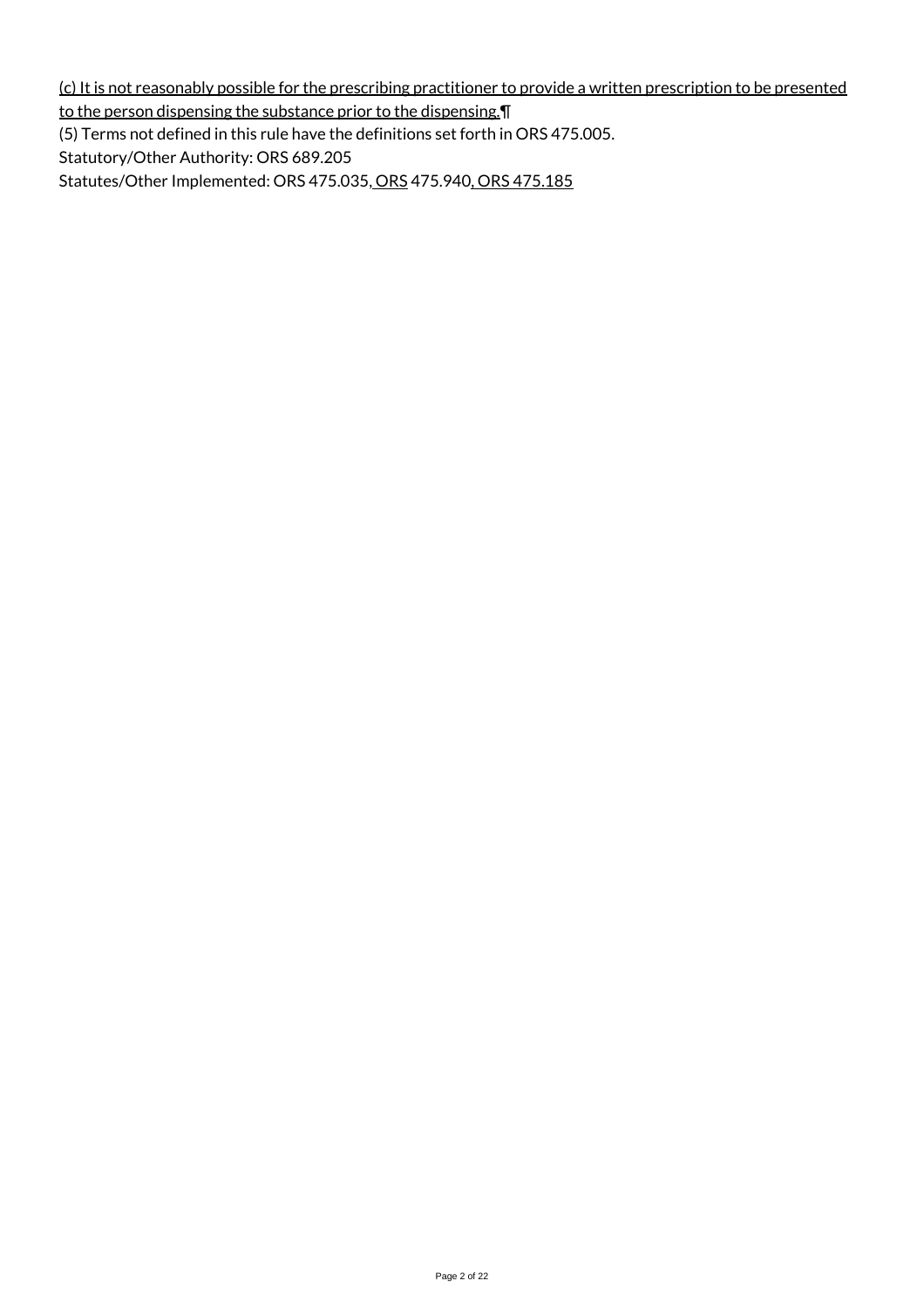NOTICE FILED DATE: 04/16/2021

RULE SUMMARY: Rules revisions to ensure clarity, transparency and promote patient safety.

CHANGES TO RULE:

855-080-0020 Schedules ¶

Pursuant to ORS 475.005(6) those drugs and their immediate precursors classified in Schedules I through V under the Federal Controlled Substances Act, 21 U.S.C. Sections 811 to 812SC 811 (04/01/2021), 21 USC 812 (04/01/2021) and as amended by the Board pursuant to ORS 475.035 are the controlled substances for purposes of regulation and control under the Act. Those schedules are set out in OAR 855-080-0021 through 855-080- 0026.

Statutory/Other Authority: ORS 689.205 Statutes/Other Implemented: ORS 475.035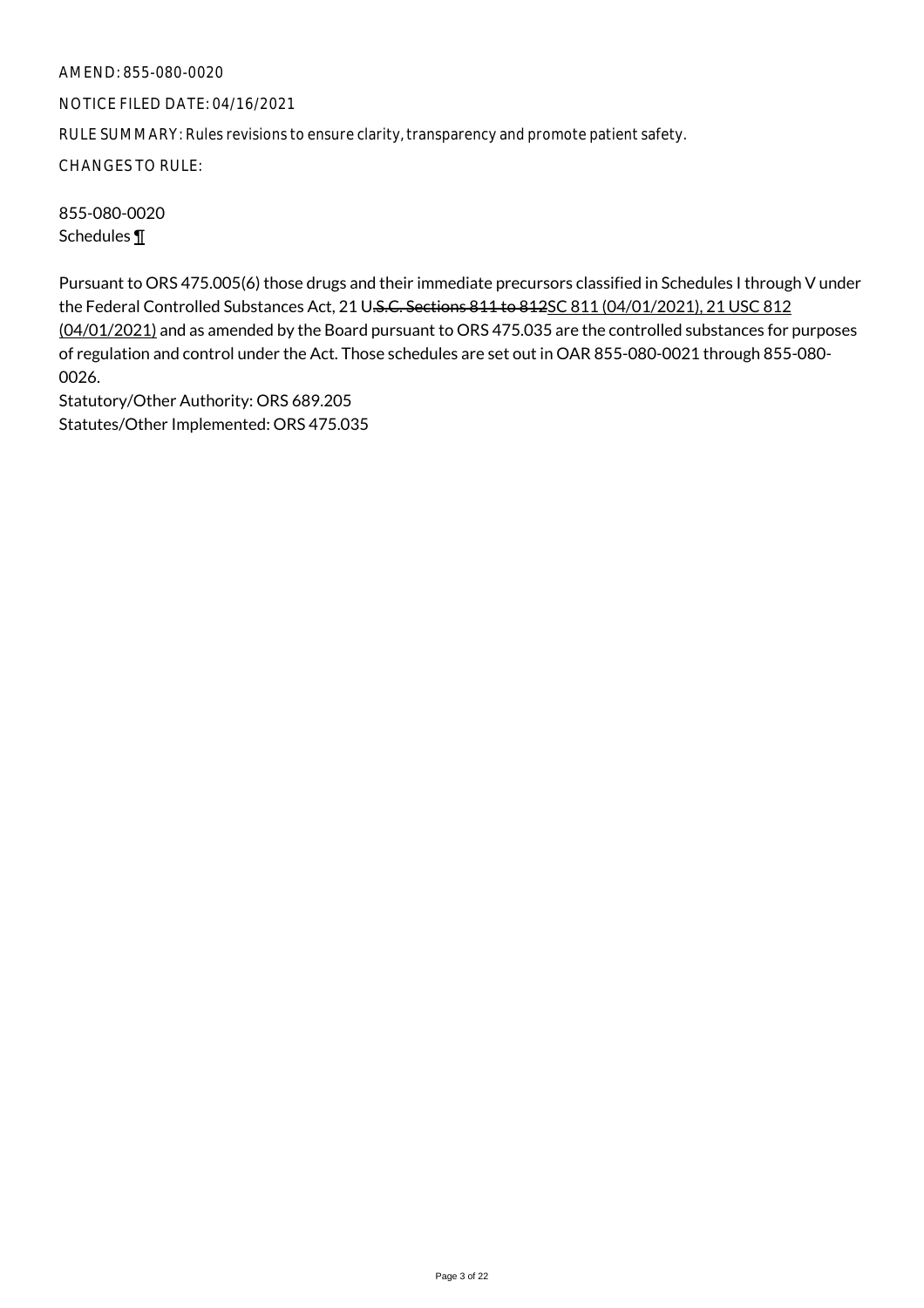## NOTICE FILED DATE: 04/16/2021

RULE SUMMARY: Rules revisions to ensure clarity, transparency and promote patient safety.

CHANGES TO RULE:

855-080-0021 Schedule I ¶

(1) Schedule I consists of the drugs and other substances, by whatever official, common, usual, chemical, or brand name designated, listed in 21 CFR part 1308.11 (04/01/2020), and unless specifically exceptedempt or unless listed in another schedule, any quantity of the following substances, including their isomers, esters, ethers, salts, and salts of isomers, esters, and ethers, whenever the existence of such isomers, esters, ethers, and salts is possible within the specific chemical designation:¶

(a) 1,4-butanediol;¶

(b) Gamma-butyrolactone¶

(c) Methamphetamine, except as listed in OAR 855-080-0022;¶

(d) Dichloro-N-(2-(dimethylamino)cyclohexyl)-N-methylbenzamide (U-47700)¶

(e) 4-chloro-N-[1-[2-(4-nitrophenyl)ethyl]piperidin-2-ylidene]benzenesulfonamide (W-18) and positional isomers thereof, and any substituted derivative of W-18 and its positional isomers, and their salts, by any substitution on the piperidine ring (including replacement of all or part of the nitrophenylethyl group), any substitution on or replacement of the sulfonamide, or any combination of the above that are not FDA approved drugs, unless specifically excepted or when in the possession of an FDA registered manufacturer or a registered research facility, or a person for the purpose of sale to an FDA registered manufacturer or a registered research facility. T (f) Substituted derivatives of cathinone and methcathinone that are not listed in OARs 855-080-0022 through 0026 (Schedules II through V) or are not FDA approved drugs, including but not limited to,¶

(A) Methylmethcathinone (Mephedrone);¶

(B) Methylenedioxypyrovalerone (MDPV);¶

(C) Methylenedioxymethylcathinone (Methylone);¶

(D) 2-Methylamino-3',4'-(methylenedioxy)-butyrophenone (Butylone);¶

(E) Fluoromethcathinone (Flephedrone);¶

(F) 4-Methoxymethcathinone (Methedrone).¶

(2) Schedule I also includes any compounds in the following structural classes (2a-2k) and their salts, that are not FDA approved drugs, unless specifically excepted or when in the possession of an FDA registered manufacturer or a registered research facility, or a person for the purpose of sale to an FDA registered manufacturer or a registered research facility:¶

(a) Naphthoylindoles: Any compound containing a 3-(1-naphthoyl)indole structure with substitution at the nitrogen atom of the indole ring whether or not further substituted in the indole ring to any extent and whether or not substituted in the naphthyl ring to any extent. Examples of this structural class include but are not limited to: JWH-015, JWH-018, JWH-019, JWH-073, JWH-081, JWH-122, JWH-200, JWH-210, AM-1220, MAM-2201 and AM-2201;¶

(b) Phenylacetylindoles: Any compound containing a 3-phenylacetylindole structure with substitution at the nitrogen atom of the indole ring whether or not further substituted in the indole ring to any extent, whether or not substituted in the phenyl ring to any extent. Examples of this structural class include but are not limited to: JWH-167, JWH -201, JWH-203, JWH-250, JWH-251, JWH-302 and RCS-8;¶

(c) Benzoylindoles: Any compound containing a 3-(benzoyl)indole structure with substitution at the nitrogen atom of the indole ring whether or not further substituted in the indole ring to any extent and whether or not substituted in the phenyl ring to any extent. Examples of this structural class include but are not limited to: RCS-4, AM-694, AM-1241, and AM-2233;¶

(d) Cyclohexylphenols: Any compound containing a 2-(3-hydroxycyclohexyl)phenol structure with substitution at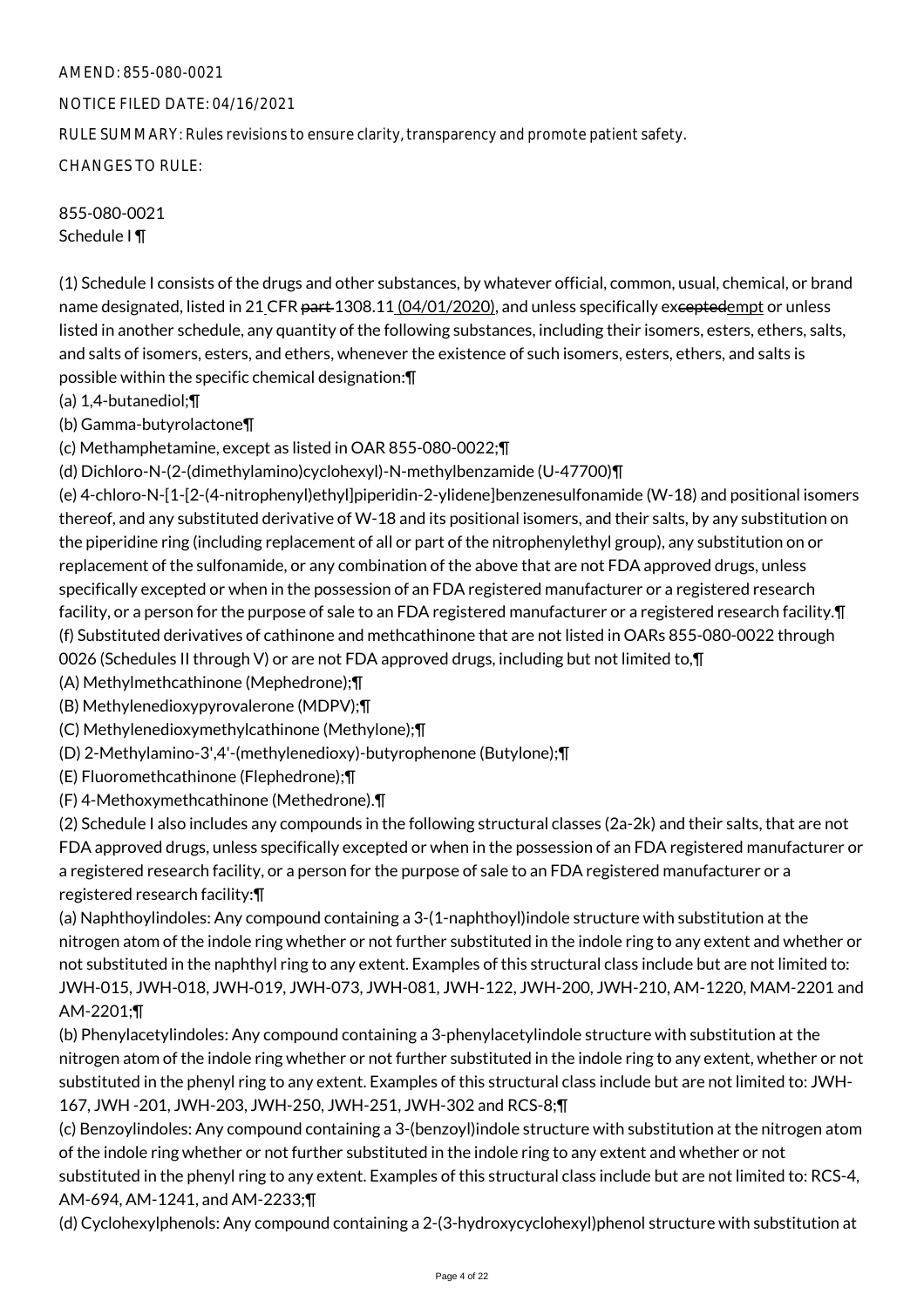the 5-position of the phenolic ring whether or not substituted in the cyclohexyl ring to any extent. Examples of this structural class include but are not limited to: CP 47,497 and its C8 homologue (cannabicyclohexanol);¶

(e) Naphthylmethylindoles: Any compound containing a 1H-indol-3-yl-(1-naphthyl)methane structure with substitution at the nitrogen atom of the indole ring whether or not further substituted in the indole ring to any extent and whether or not substituted in the naphthyl ring to any extent;¶

(f) Naphthoylpyrroles: Any compound containing a 3-(1-naphthoyl)pyrrole structure with substitution at the nitrogen atom of the pyrrole ring whether or not further substituted in the pyrrole ring to any extent and whether or not substituted in the naphthyl ring to any extent;¶

(g) Naphthylmethylindenes: Any compound containing a 1-(1-naphthylmethyl) indene structure with substitution at the 3-position of the indene ring whether or not further substituted in the indene ring to any extent and whether or not substituted in the naphthyl ring to any extent; \[

(h) Cyclopropanoylindoles: Any compound containing an 3-(cyclopropylmethanoyl)indole structure with substitution at the nitrogen atom of the indole ring, whether or not further substituted in the indole ring to any extent and whether or not substituted in the cyclopropyl ring to any extent. Examples of this structural class include but are not limited to: UR-144, XLR-11 and A-796,260;¶

(i) Adamantoylindoles: Any compound containing a 3-(1-adamantoyl)indole structure with substitution at the nitrogen atom of the indole ring, whether or not further substituted in the indole ring to any extent and whether or not substituted in the adamantyl ring to any extent. Examples of this structural class include but are not limited to: AM-1248 and AB-001;¶

(j) Adamantylindolecarboxamides: Any compound containing an N-adamantyl-1-indole-3-carboxamide with substitution at the nitrogen atom of the indole ring, whether or not further substituted in the indole ring to any extent and whether or not substituted in the adamantyl ring to any extent. Examples of this structural class include but are not limited to: STS-135 and 2NE1; and¶

(k) Adamantylindazolecarboxamides: Any compound containing an N-adamantyl-1-indazole-3-carboxamide with substitution at the nitrogen atom of the indazole ring, whether or not further substituted in the indazole ring to any extent and whether or not substituted in the adamantyl ring to any extent. Examples of this structural class include but are not limited to: AKB48.¶

(3) Schedule I also includes any other cannabinoid receptor agonist that is not listed in OARs 855-080-0022 through 0026 (Schedules II through V) or is not an FDA approved drug.¶

(4) Schedule I also includes any substituted derivatives of fentanyl that are not listed in OARs 855-080-0022 through 0026 (Schedules II through V) or are not FDA approved drugs, and are derived from fentanyl by any substitution on or replacement of the phenethyl group, any substitution on the piperidine ring, any substitution on or replacement of the propanamide group, any substitution on the phenyl group, or any combination of the above.¶

(5) Schedule I also includes any compounds in the following structural classes (a - b), and their salts, that are not listed in OARs 855-080-0022 through 0026 (Schedules II through V) or FDA approved drugs, unless specifically excepted or when in the possession of an FDA registered manufacturer or a registered research facility, or a person for the purpose of sale to an FDA registered manufacturer or a registered research facility:¶ (a) Benzodiazepine class: A fused 1,4-diazepine and benzene ring structure with a phenyl connected to the diazepine ring, with any substitution(s) or replacement(s) on the 1,4-diazepine or benzene ring, any substitution(s) on the phenyl ring, or any combination thereof. Examples of this structural class include but are not limited to:

Clonazolam, Flualprazolam¶

(b) Thienodiazepine class: A fused 1,4-diazepine and thiophene ring structure with a phenyl connected to the 1,-4 diazepine ring, with any substitution(s) or replacement(s) on the 1,4-diazepine or thiophene ring, any substitution(s) on the phenyl ring, or any combination thereof. Examples of this structural class include but are not limited to: Etizolam¶

(6) Exceptions. The following are exceptions to subsection (1) of this rule:¶

(a) 1, 4-butanediol and gamma-butyrolactone when in the possession of a person for the purpose of its sale to a legitimate manufacturer of industrial products and the person is in compliance with the Drug Enforcement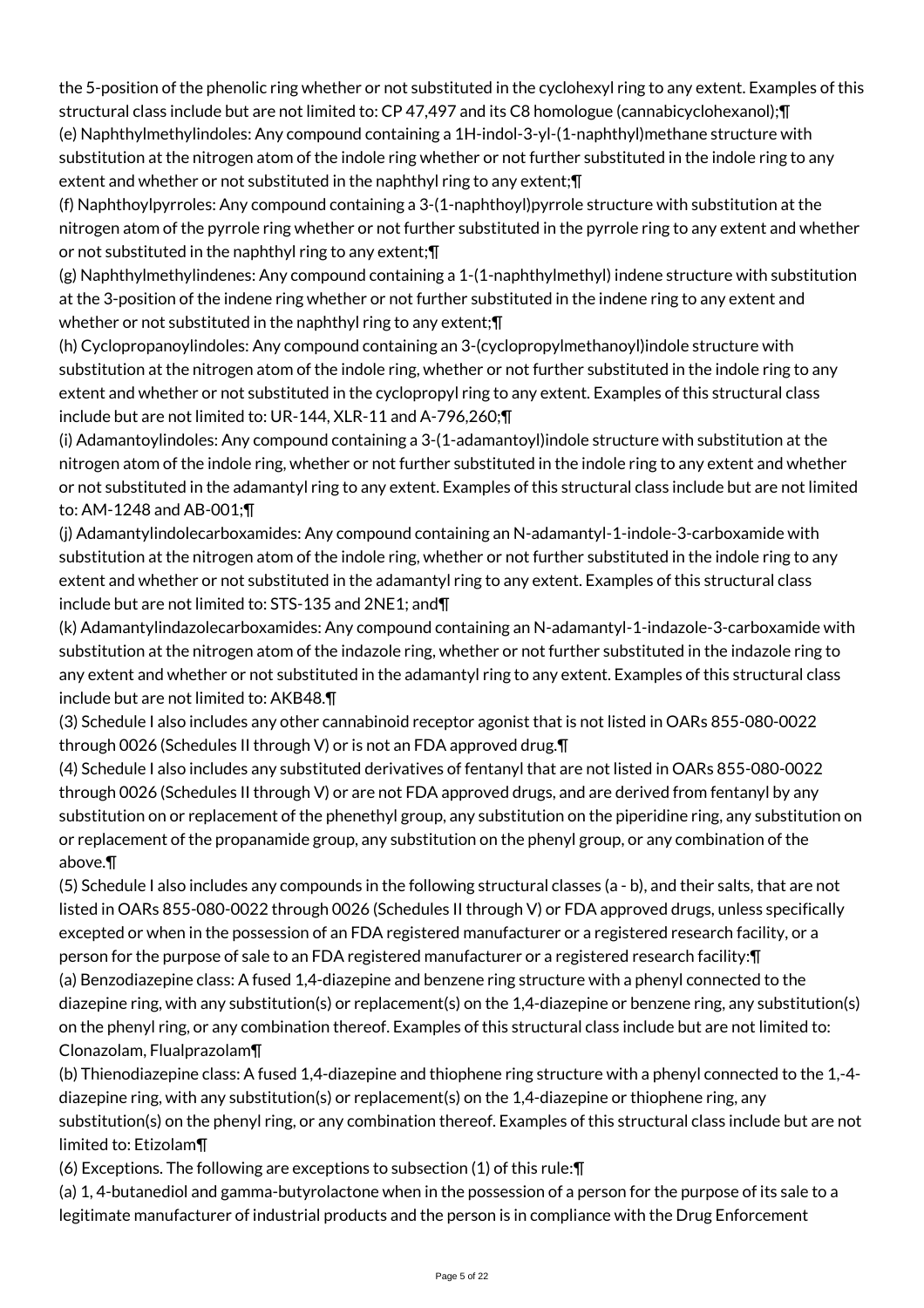Administration requirements for List I Chemicals;¶

(b) 1, 4-butanediol and gamma-butyrolactone when in the possession of a person for the purpose of the legitimate

manufacture of industrial products;¶

(c) Marijuana and delta-9-tetrahydrocannabinol (THC).

Statutory/Other Authority: ORS 689.205

Statutes/Other Implemented: ORS 475.035, ORS 475.0595, ORS 475.065, ORS 475.005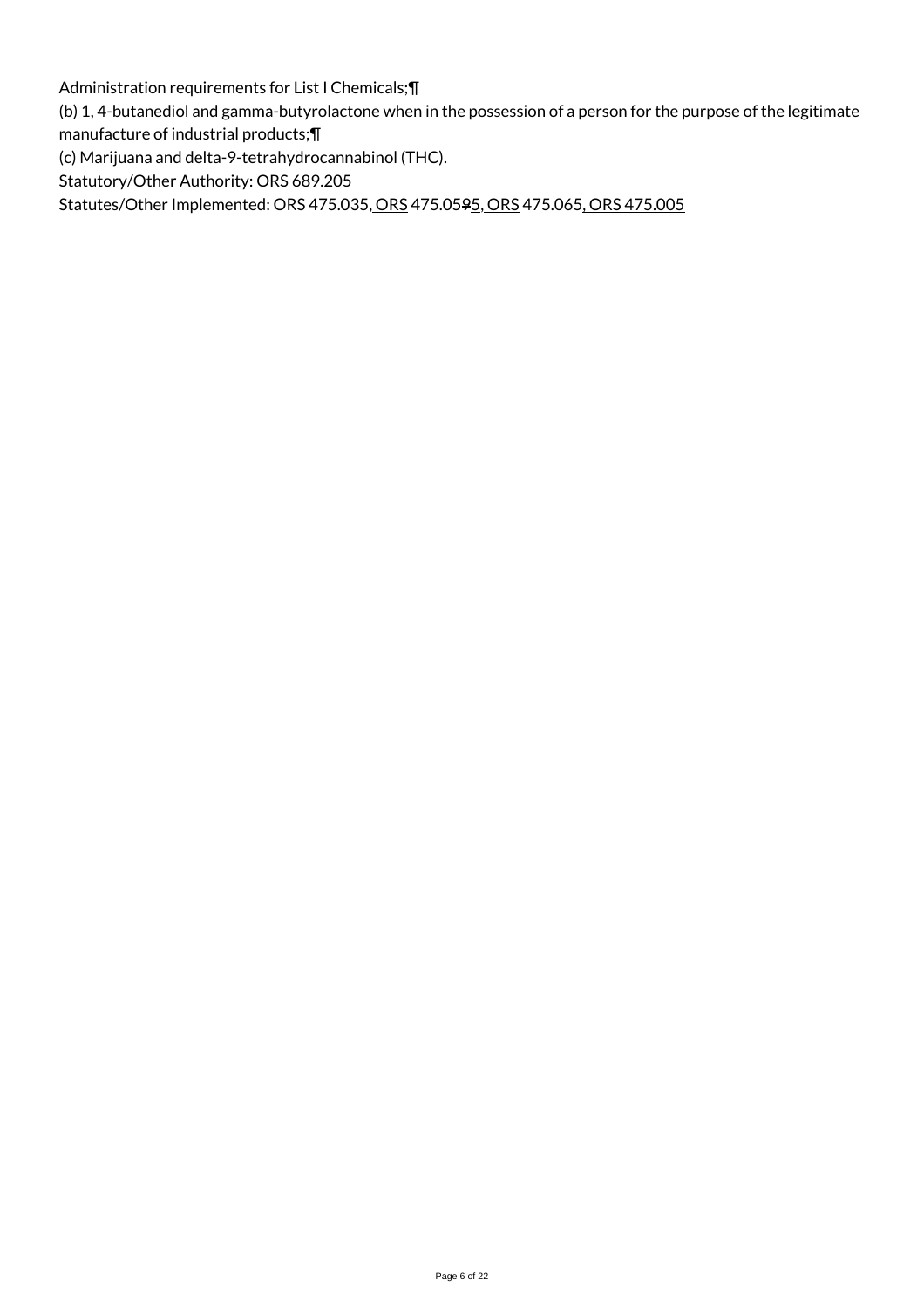NOTICE FILED DATE: 04/16/2021

RULE SUMMARY: Rules revisions to ensure clarity, transparency and promote patient safety.

CHANGES TO RULE:

855-080-0022 Schedule II ¶

Schedule II consists of the drugs and other substances by whatever official, common, usual, chemical, or brand name designated, listed in 21 CFR part 1308.12 (04/01/2020) and any quantity of methamphetamine, when in the form of a FDA approved product containing methamphetamine, its salts, isomers and salts of its isomers as an active ingredient for the purposes of currently accepted medical use.

Statutory/Other Authority: ORS 689.205

Statutes/Other Implemented: ORS 475.035, ORS 475.0595, ORS 475.065, 2017 OL Ch. 021ORS 475.005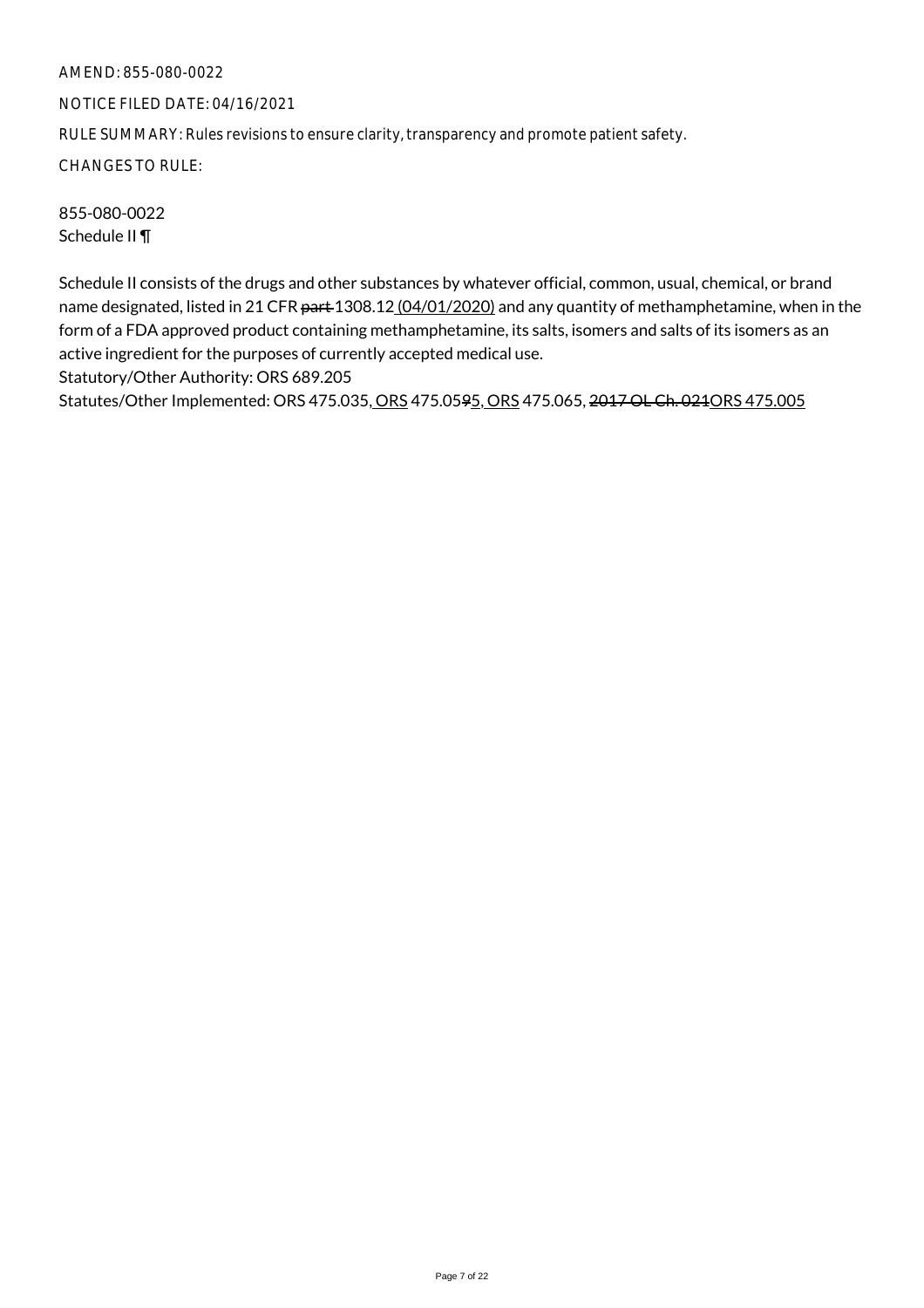NOTICE FILED DATE: 04/16/2021

RULE SUMMARY: Rules revisions to ensure clarity, transparency and promote patient safety.

CHANGES TO RULE:

855-080-0023 Schedule III **1** 

Schedule III consists of the drugs and other substances by whatever official, common, usual, chemical, or brand name designated, listed in 21 CFR part 1308.13 (04/01/2020); and \[

(1) Products containing pseudoephedrine or the salts of pseudoephedrine as an active ingredient.¶

(2) Products containing ephedrine or the salts of ephedrine as an active ingredient.¶

(3) Products containing phenylpropanolamine or the salts of phenylpropanolamine as an active ingredient.

Statutory/Other Authority: ORS 689.205, ORS 475.973

Statutes/Other Implemented: ORS 475.035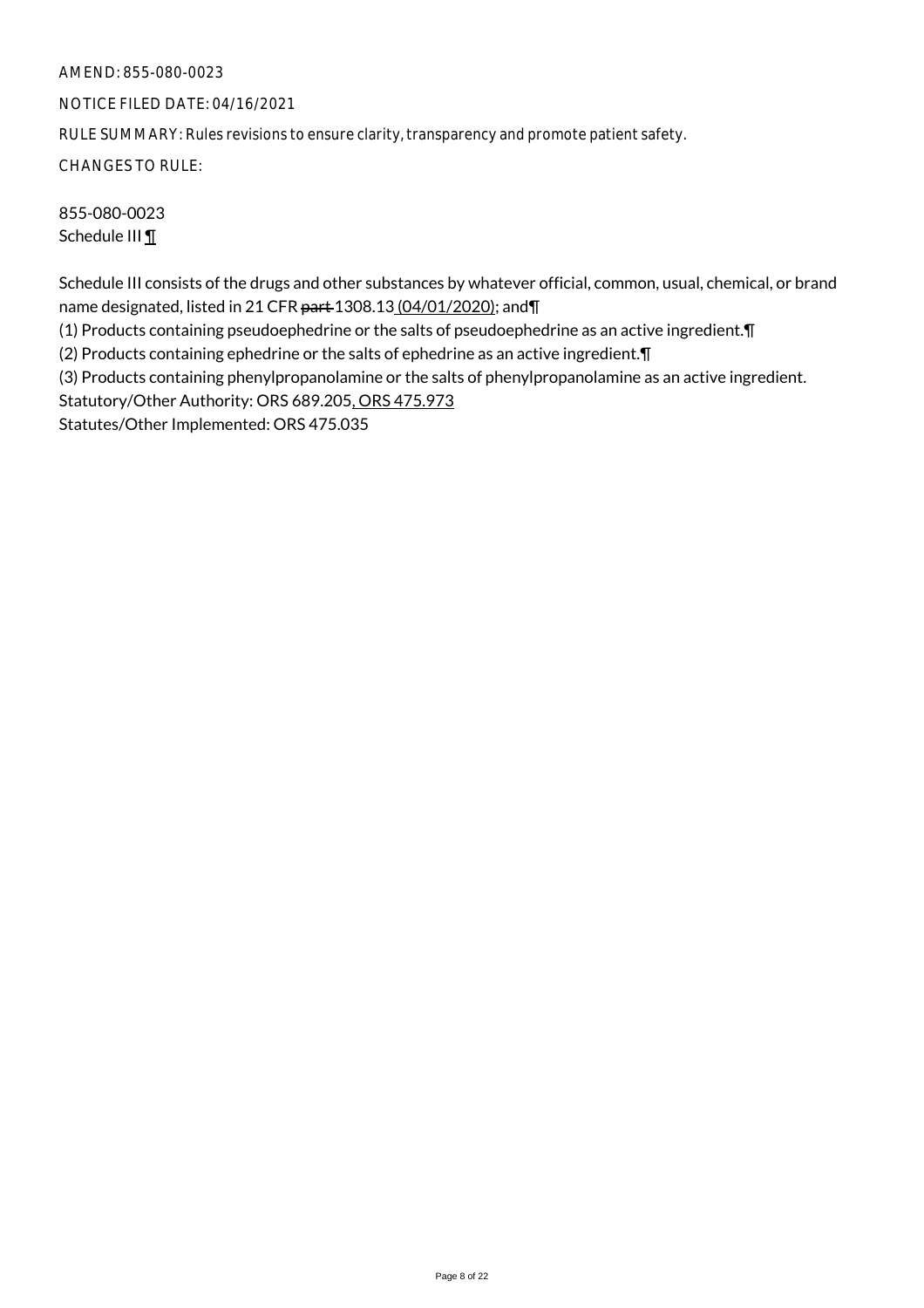## NOTICE FILED DATE: 04/16/2021

RULE SUMMARY: Rules revisions to ensure clarity, transparency and promote patient safety.

CHANGES TO RULE:

855-080-0024 Schedule IV ¶

Schedule IV consists of:¶

 $(1)$  T<sub>the</sub> drugs and other substances, by whatever official, common, usual, chemical, or brand name designated, listed in 21 CFR part 1308.14 (04/01/2020), unless specifically excepted or listed in another schedule: and T (2) Products containing carisoprodol or the salts of carisoprodol as an active ingredient. Statutory/Other Authority: ORS 689.205 Statutes/Other Implemented: ORS 475.035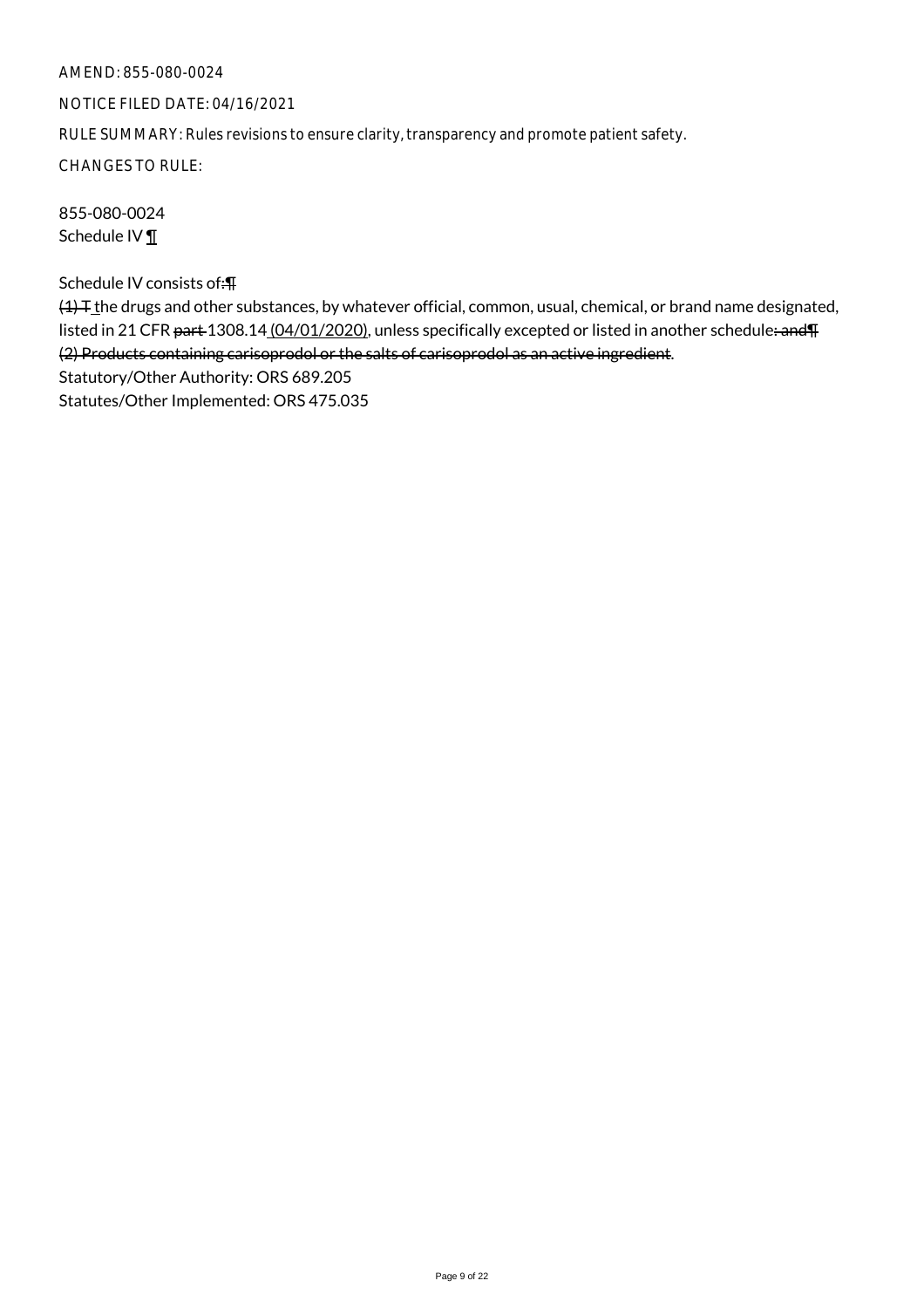NOTICE FILED DATE: 04/16/2021

RULE SUMMARY: Rules revisions to ensure clarity, transparency and promote patient safety.

CHANGES TO RULE:

855-080-0026 Schedule V $\P$ 

Schedule V consists of the drugs and other substances, by whatever official, common, usual, chemical, or brand name designated, listed in 21 CFR part 1308.15 (04/01/2020). Statutory/Other Authority: ORS 689.205 Statutes/Other Implemented: ORS 475.035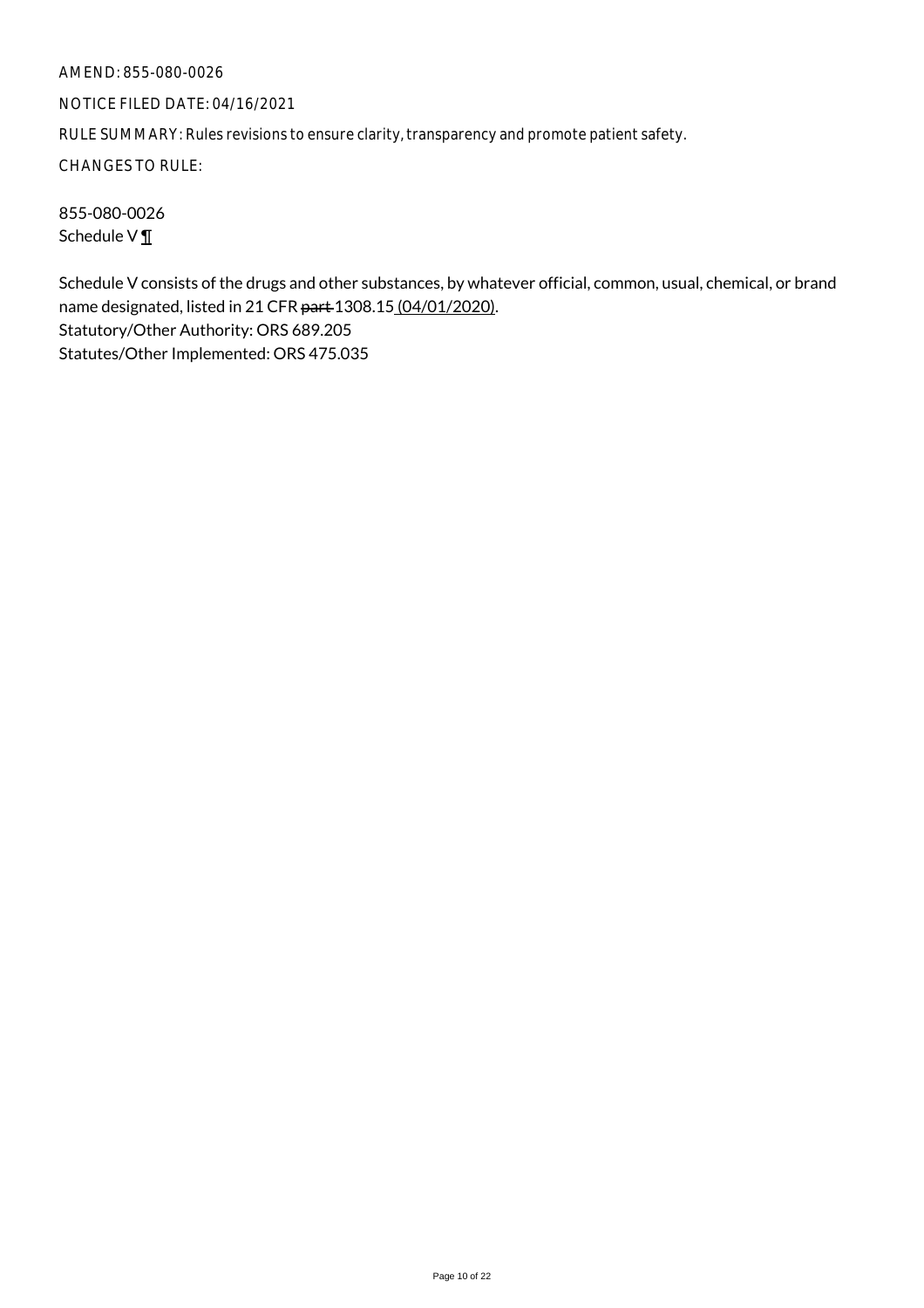NOTICE FILED DATE: 04/16/2021

RULE SUMMARY: Rules revisions to ensure clarity, transparency and promote patient safety.

CHANGES TO RULE:

855-080-0028 Excluded Substances ¶

The following dDrugs and their generic equivalents listed in 21 CFR 1308.22 (04/01/2020) are exceptluded from the schedules in OAR 855-080-0021 through 855-080-0026:¶ (1) Benzedrex inhaler (Propylhexedrine).¶ (2) Vicks - Vapor inhaler (Levmetamfetamine). Statutory/Other Authority: ORS 689.205, ORS 689.155 Statutes/Other Implemented: ORS 689.15475.035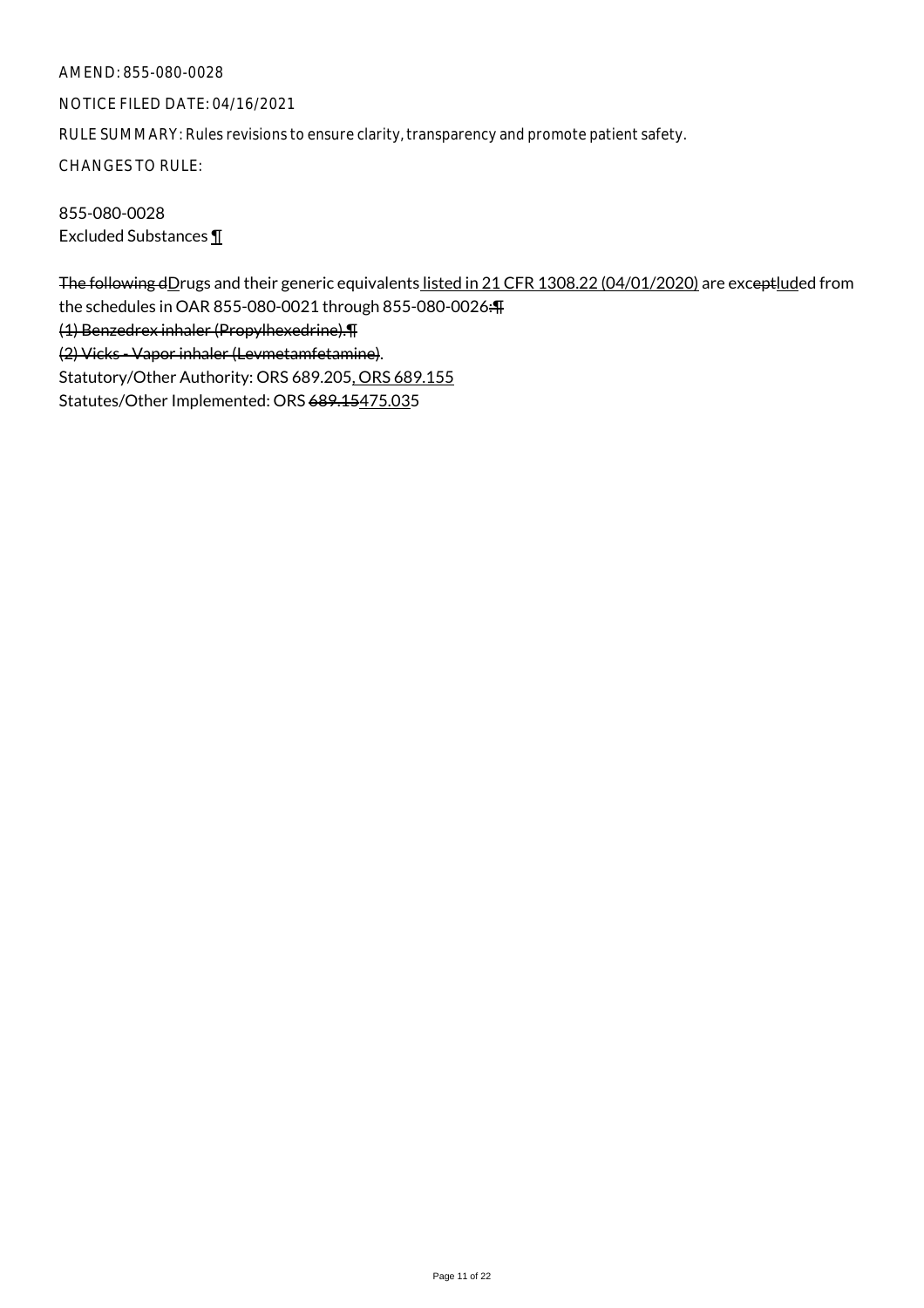NOTICE FILED DATE: 04/16/2021

RULE SUMMARY: Rules revisions to ensure clarity, transparency and promote patient safety.

CHANGES TO RULE:

855-080-0031 Registration Requirements ¶

MEvery person who manufacturers, distributors, and pharmacies or other drug outlets are required to register with the Board under the Uniform Celivers or dispenses any controlled substance within this state or who proposes to engage in the manufacture, delivery or dispensing of any controlled substance within this state must obtain a controlled Ssubstances Act registration annually issued by the State Board of Pharmacy. Statutory/Other Authority: ORS 689.155, ORS 689.205 Statutes/Other Implemented: ORS 475.125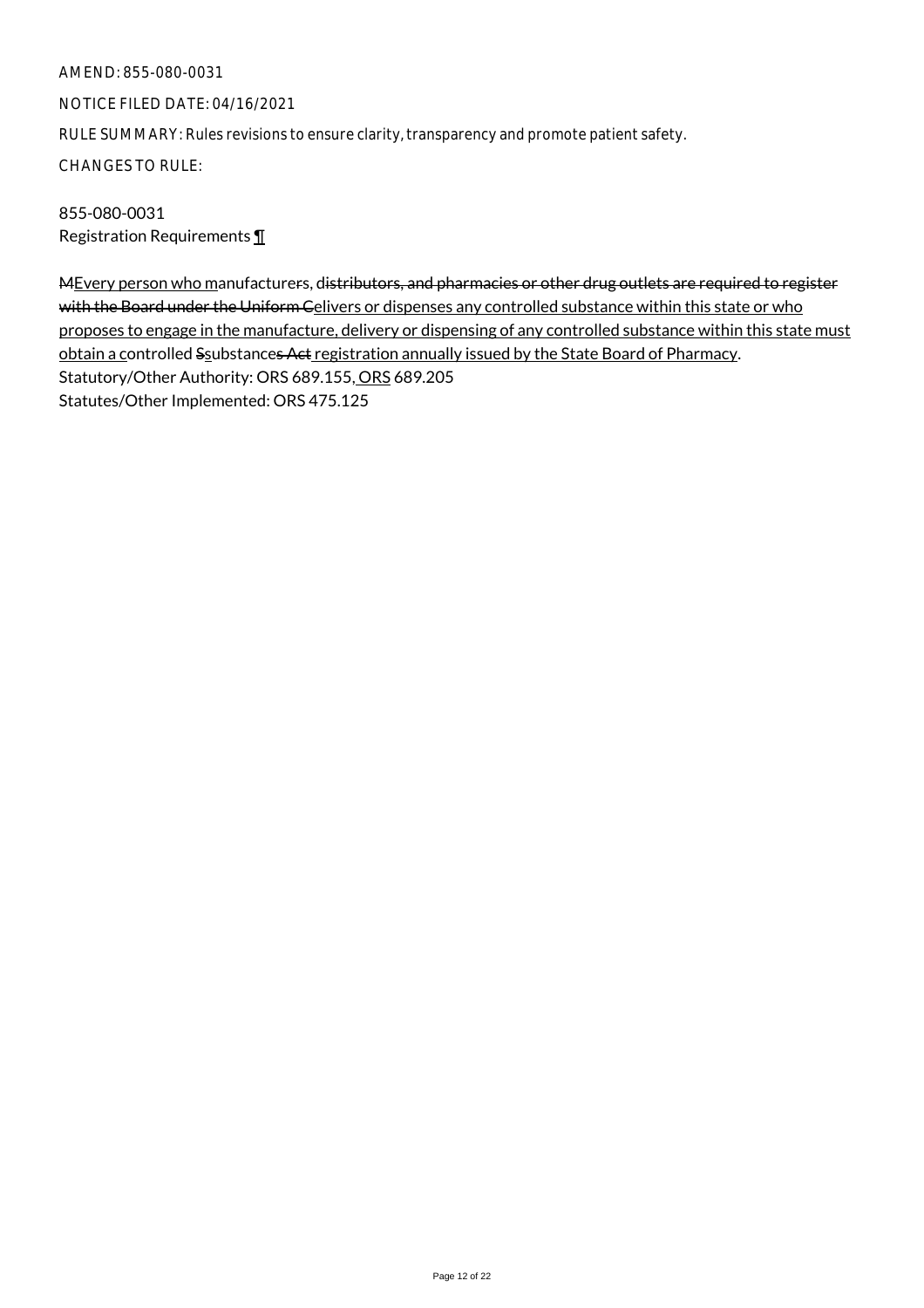## ADOPT: 855-080-0041

NOTICE FILED DATE: 04/16/2021

RULE SUMMARY: Rule addition to ensure clarity, transparency and promote patient safety.

CHANGES TO RULE:

## 855-080-0041

Exemption to Registration

The following persons are not required to register to manufacture, dispense or deliver controlled substances and may lawfully possess controlled substances under ORS 475.005 to ORS 475.285 and ORS 475.752 to ORS 475.980:¶

(1) An agent or employee of any registered manufacturer, distributor or dispenser of any controlled substance if the agent or employee is acting in the usual course of business or employment.¶

(2) A common or contract carrier or warehouseman, or an employee thereof, whose possession of any controlled substance is in the usual course of business or employment.¶

(3) An ultimate user or a person in possession of any controlled substance pursuant to a lawful order of a

practitioner or in lawful possession of a Schedule V substance, unless otherwise prohibited.¶

(4) A practitioner otherwise licensed under the laws of this state and authorized to dispense or administer a controlled substance by the licensing authority.¶

(5) A person providing proof of a valid DEA registration certificate pursuant to ORS 475.135(3) conducting research with controlled substances in Sections I through V within this state.

Statutory/Other Authority: ORS 689.155, ORS 689.205

Statutes/Other Implemented: ORS 475.125, ORS 475.135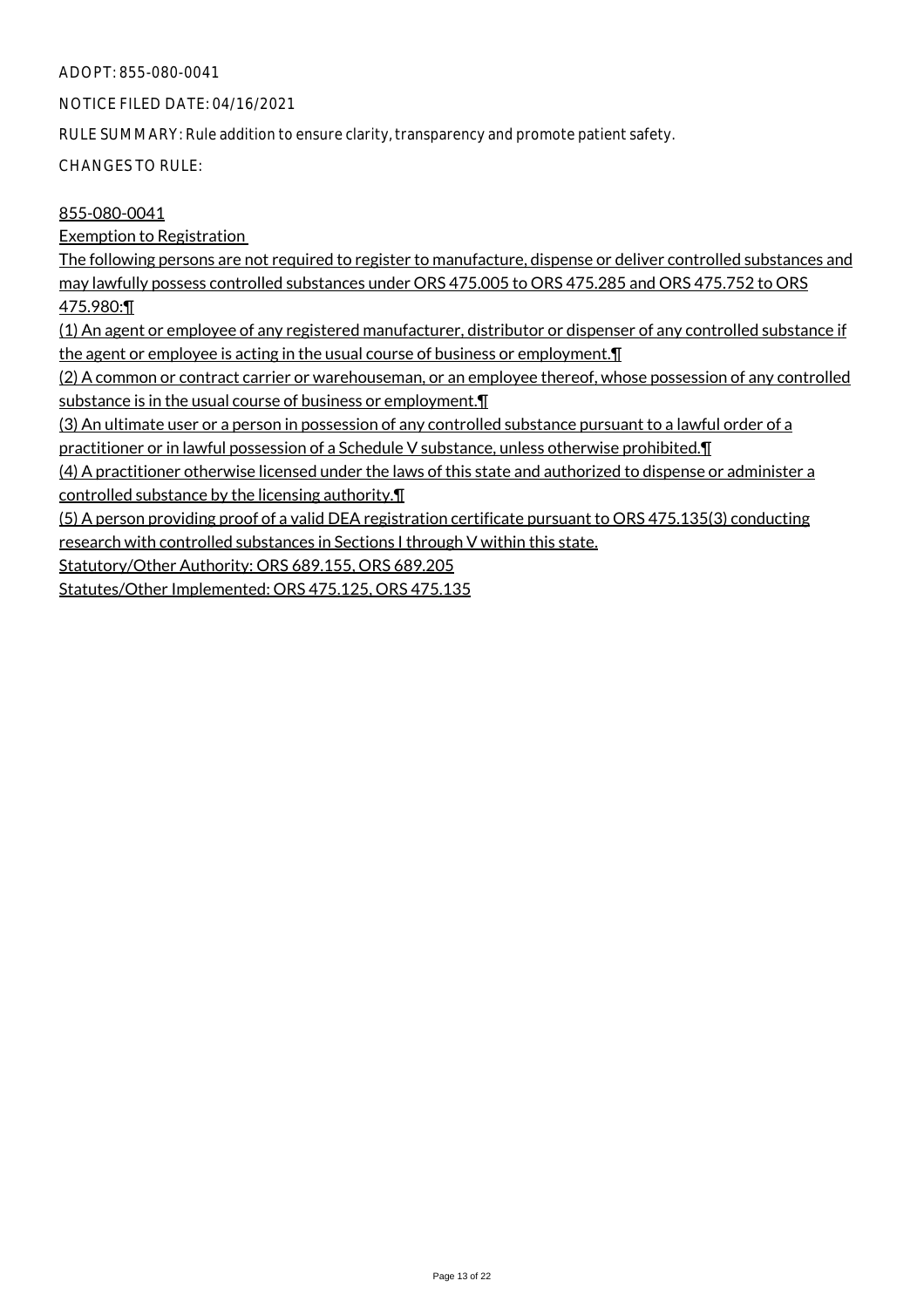#### REPEAL: 855-080-0050

NOTICE FILED DATE: 04/16/2021

RULE SUMMARY: Rule revisions to ensure clarity, transparency and promote patient safety.

CHANGES TO RULE:

## 855-080-0050

Separate Registration for Places of Business

A separate registration is required for each principal place of business where controlled substances are manufactured or from which controlled substances are distributed or dispensed.

Statutory/Other Authority: ORS 475, 689

Statutes/Other Implemented: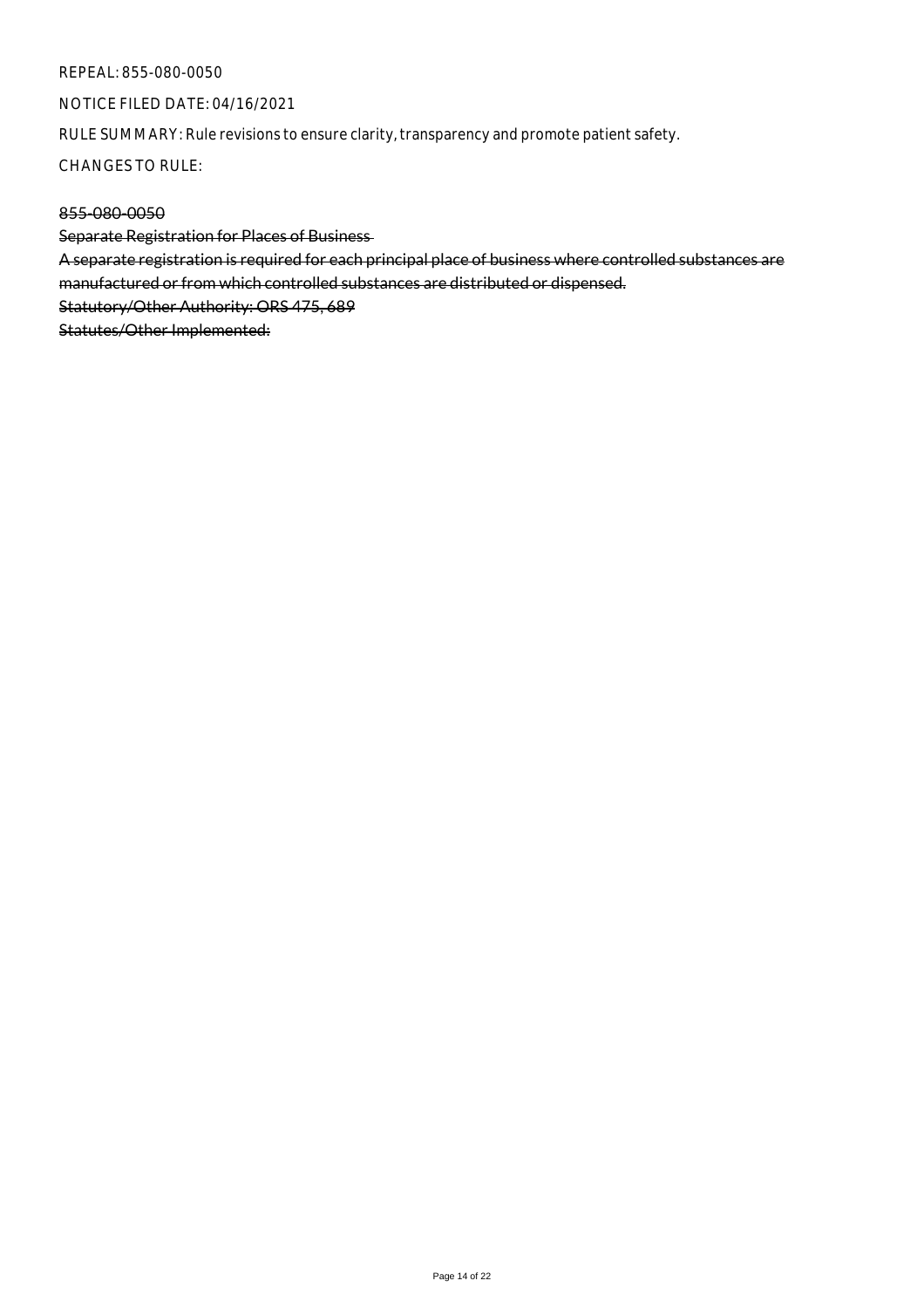#### REPEAL: 855-080-0055

NOTICE FILED DATE: 04/16/2021

RULE SUMMARY: Rules revisions to ensure clarity, transparency and promote patient safety.

CHANGES TO RULE:

#### 855-080-0055

Separate Registration for Independent Activities

The manufacturing and distributing of controlled substances are deemed activities independent of each other. A separate registration is required for each activity; however, a person registered to manufacture may distribute or dispense any controlled substance which they are registered to manufacture, provided that, unless specifically exempted, they comply with all requirements and duties prescribed by statute and rules for persons registered to distribute or dispense as applicable.

Statutory/Other Authority: ORS 689.205

Statutes/Other Implemented: ORS 475.125, 689.155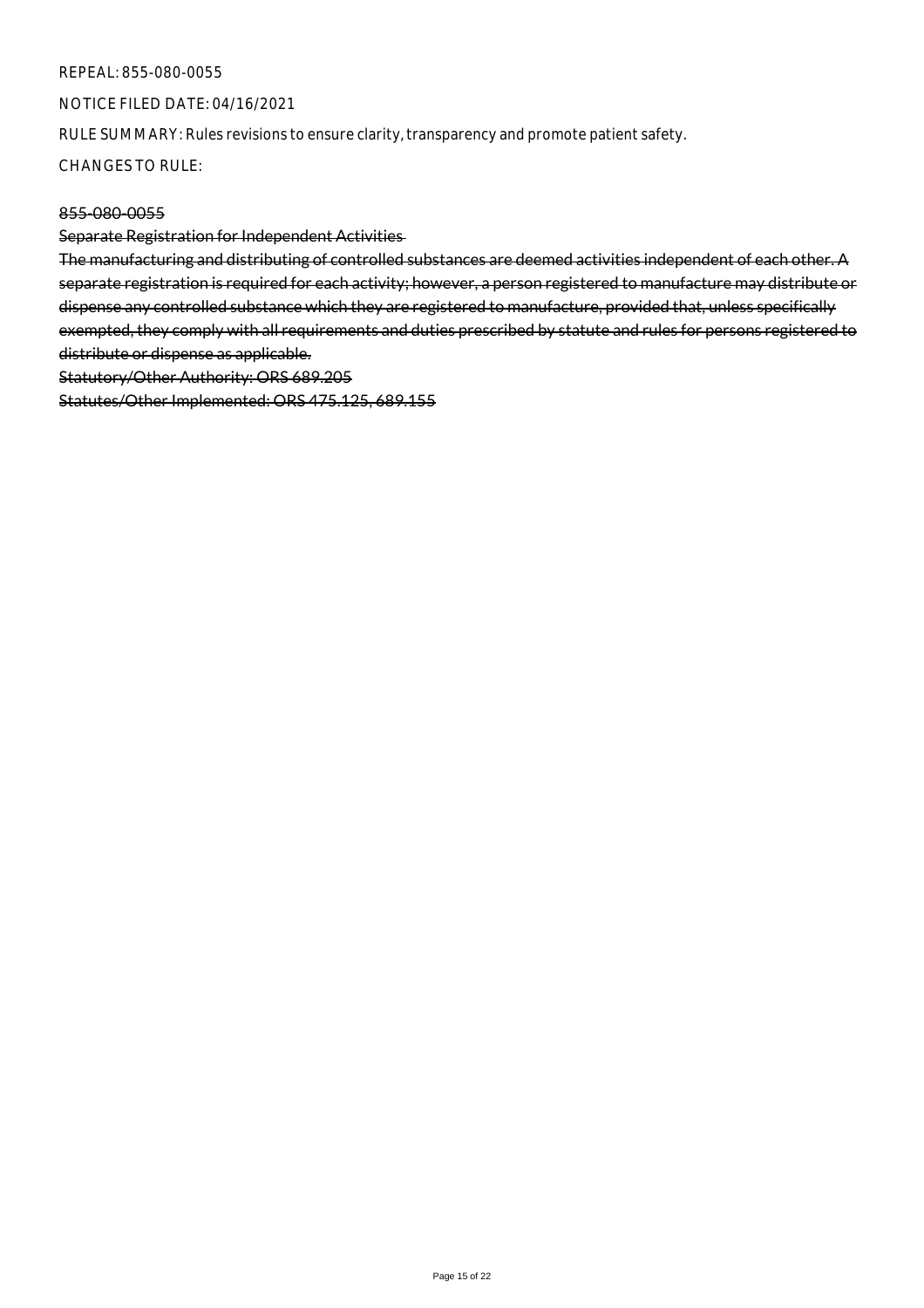NOTICE FILED DATE: 04/16/2021

RULE SUMMARY: Rules revisions to ensure clarity, transparency and promote patient safety.

CHANGES TO RULE:

855-080-0065 Security ¶

(1) All applicants for and registration and registrantsnts as applicable to the registration classification must comply with the security requirements of 21 CFR 1301.0<del>2, 1301.71 through 1301.76 and 1301.90 through 1301.93,</del> which apply to their registration classification. The requirements of 21 CFR 1301.75 and 1301.76 relating to "practitioners" are applicable to applicants and registrants who are drug dispensers.1 (04/01/2020), 21 CFR 1301.02 (04/01/2020), 21 CFR 1301.71 (04/01/2020), 21 CFR 1301.72 (04/01/2020), 21 CFR 1301.73 (04/01/2020), 21 CFR 1301.74 (04/01/2020), 21 CFR 1301.75 (04/01/2020), 21 CFR 1301.76 (04/01/2020), 21 CFR 1301.77 (04/01/2020), 21 CFR 1301.90 (04/01/2020), 21 CFR 1301.91 (04/01/2020), 21 CFR 1301.92 (04/01/2020), and 21 CFR 1301.93 (04/01/2020). ¶

(2) The security requirements of subsection one $(1)$  of this rule apply to all "controlled substances," as defined in these rules, exceptincluding ephedrine, pseudoephedrine and phenylpropanolamine. [

(3) Applicants and registrants must guard against theft and diversion of ephedrine, pseudoephedrine and phenylpropanolamine.

Statutory/Other Authority: ORS 689.205

Statutes/Other Implemented: ORS 475.135, ORS 475.125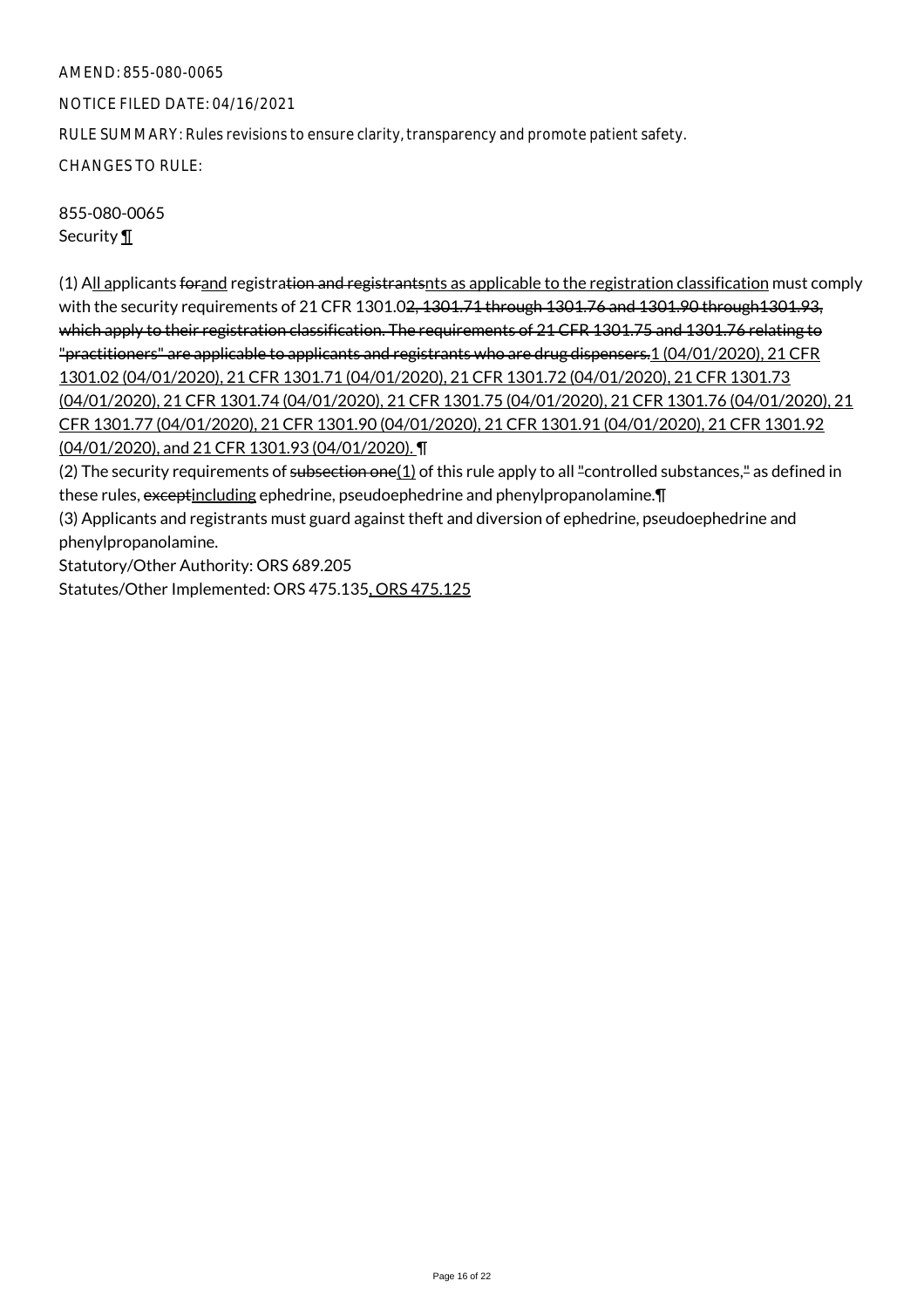NOTICE FILED DATE: 04/16/2021

RULE SUMMARY: Rules revisions to ensure clarity, transparency and promote patient safety.

CHANGES TO RULE:

855-080-0070 Records and Inventory ¶

(1) All registered persons shallrants must, as applicable to the registration classification, keep records and maintain inventories in conformmpliance with 21 U.S.C. Section 827SC 827 (04/01/2021); 21 CFR 1304.01 (04/01/2020), 21 CFR 1304.02 (04/01/2020), 21 CFR 1304. 03 (04/01/2020), 21 CFR 1304.04 (04/01/2020), 21 CFR 1304.05 (04/01/2020), 21 CFR 1304.06 (04/01/2020); 21 CFR 1304.02 through 1304.11; 1304.21 through 1304.26; 1304.31 through 1304.33; except that a11 (04/01/2020); 21 CFR 1304.21 (04/01/2020), 21 CFR 1304.22 (04/01/2020), 21 CFR 1304.23 (04/01/2020), 21 CFR 1304.24 (04/01/2020), 21 CFR 1304.25 (04/01/2020), 21 CFR 1304.26 (04/01/2020); 21 CFR 1304.31 (04/01/2020), 21 CFR 1304.32 (04/01/2020), 21 CFR 1304.33 (04/01/2020). ¶

(2) A written inventory of all controlled substances shallmust be taken by registrants annually within 3657 days of the last written inventory. ¶

(3) All such records shall must be maintained for a period of three years.

Statutory/Other Authority: ORS 475.035, ORS 689.205

Statutes/Other Implemented: ORS 475.165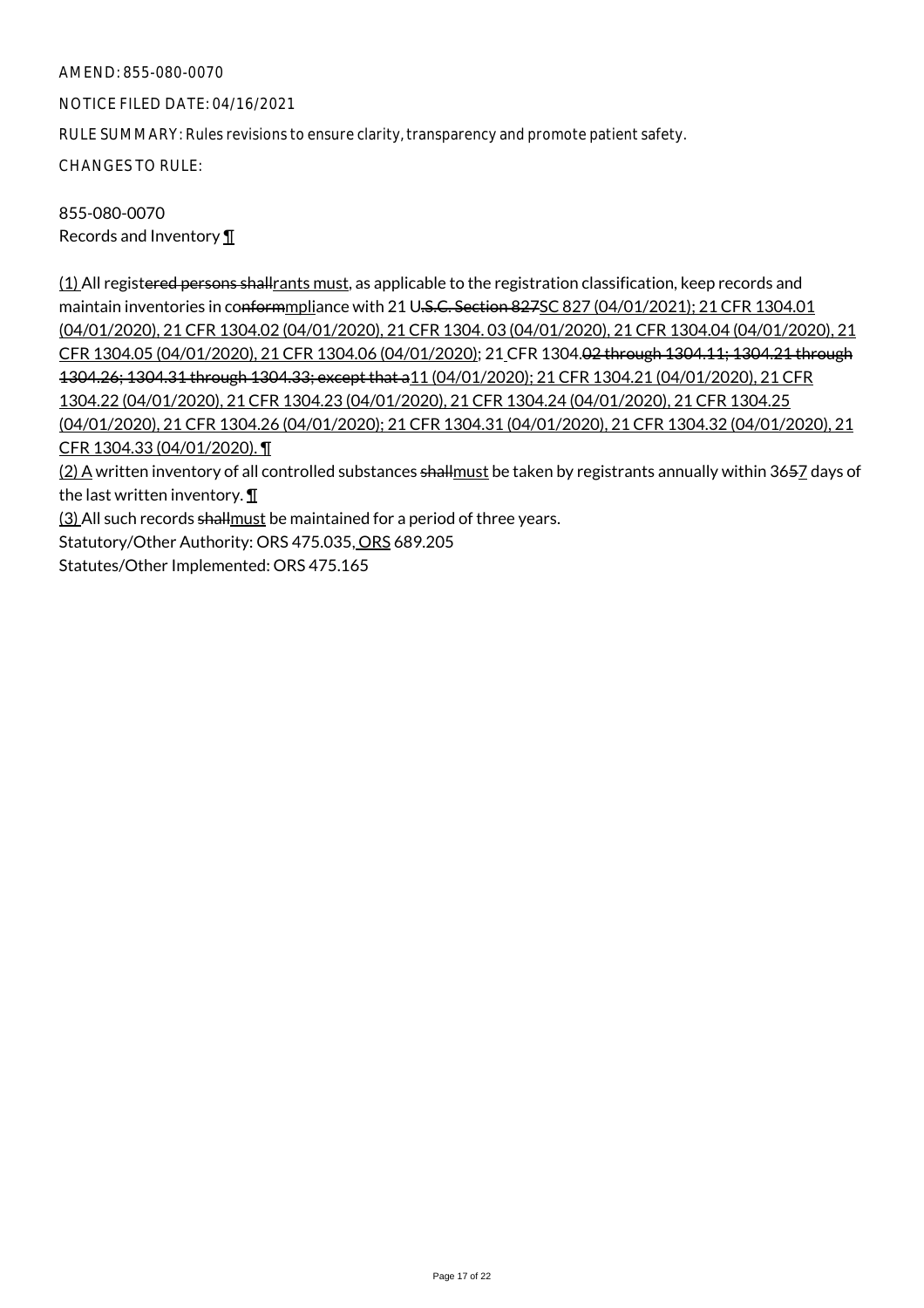NOTICE FILED DATE: 04/16/2021

RULE SUMMARY: Rules revisions to ensure clarity, transparency and promote patient safety.

CHANGES TO RULE:

## 855-080-0075

Order Forms s for Schedule I and II Controlled Substances

Controlled substances in Schedules I and II shallmust be distributed by a registrant to another registrant only pursuant to an order form in conformance with 21 U.S.C. Section 828 and 21 CFR 1305.01 through 1305.29or electronic order in compliance with 21 USC 828 (04/01/2021) and 21 CFR 1305.01 (04/01/2020), 21 CFR 1305. 02 (04/01/2020), 21 CFR 1305.03 (04/01/2020), 21 CFR 1305.04 (04/01/2020), 21 CFR 1305.05 (04/01/2020), 21 CFR 1305.06 (04/01/2020), 21 CFR 1305.07 (04/01/2020); 21 CFR 1305.11 (04/01/2020), 21 CFR 1305.12 (04/01/2020), 21 CFR 1305.13 (04/01/2020), 21 CFR 1305.14 (04/01/2020), 21 CFR 1305.15 (04/01/2020), 21 CFR 1305.16 (04/01/2020), 21 CFR 1305.17 (04/01/2020), 21 CFR 1305.18 (04/01/2020), 21 CFR 1305.19 (04/01/2020), 21 CFR 1305.20 (04/01/2020); 21 CFR 1305.21 (04/01/2020), 21 CFR 1305.22 (04/01/2020), 21 CFR 1305.23 (04/01/2020), 21 CFR 1305.24 (04/01/2020), 21 CFR 1305.25 (04/01/2020), 21 CFR 1305.26 (04/01/2020), 21 CFR 1305.27 (04/01/2020), 21 CFR 1305.28 (04/01/2020), and 21 CFR 1305.29 (04/01/2020). Statutory/Other Authority: ORS 475, 689689.205 Statutes/Other Implemented: ORS 475.175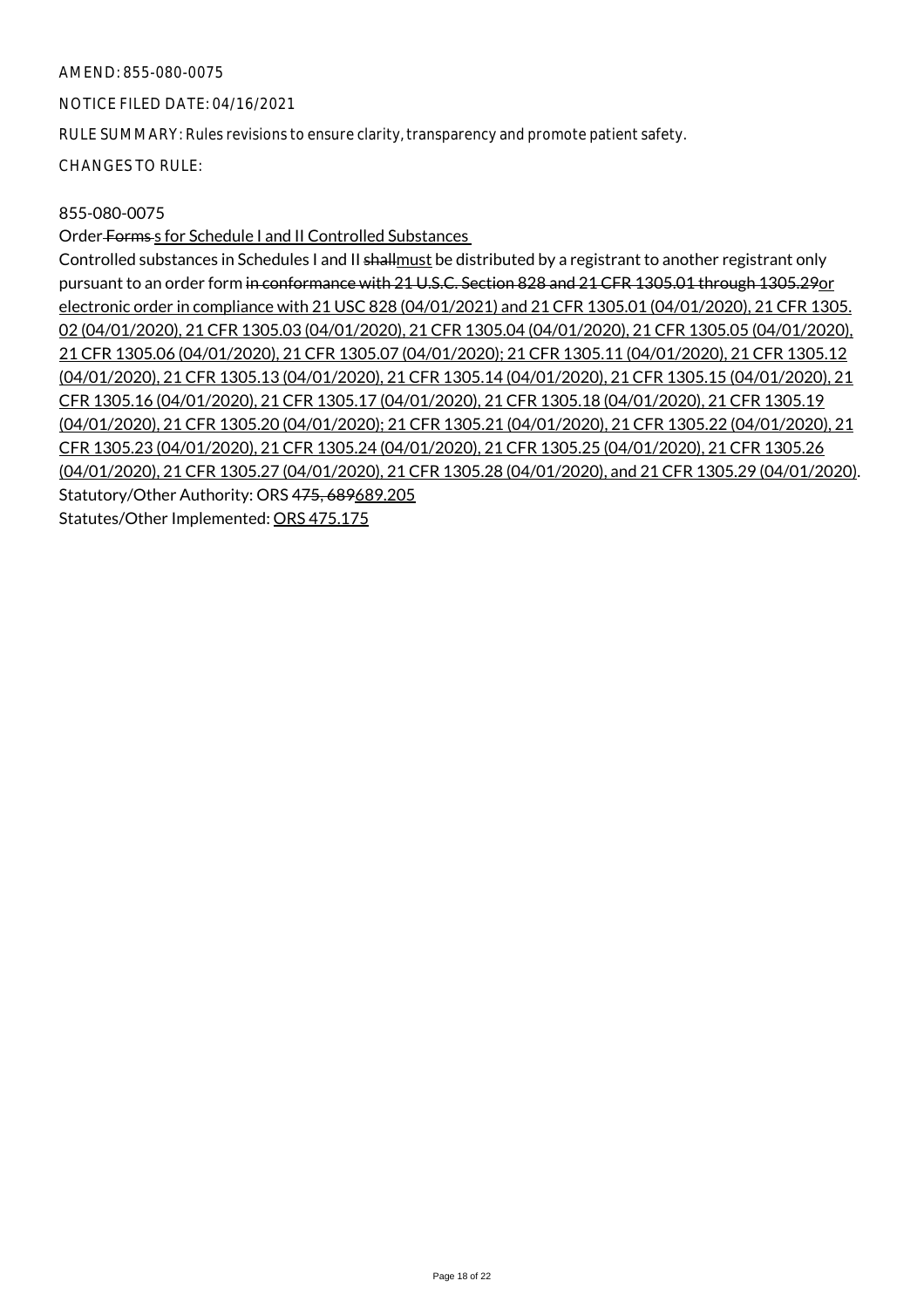NOTICE FILED DATE: 04/16/2021

RULE SUMMARY: Rules revisions to ensure clarity, transparency and promote patient safety.

CHANGES TO RULE:

855-080-0080 Special Exceptions ¶

The provisions of 21 CFR 1307.11 through 1307.13 are applicable under the Actboard adopts the exceptions to registration found in 21 CFR 1307.11 (04/01/2020) and 21 CFR 1307.13 (04/01/2020). Statutory/Other Authority: ORS 689.205 Statutes/Other Implemented: ORS 475.035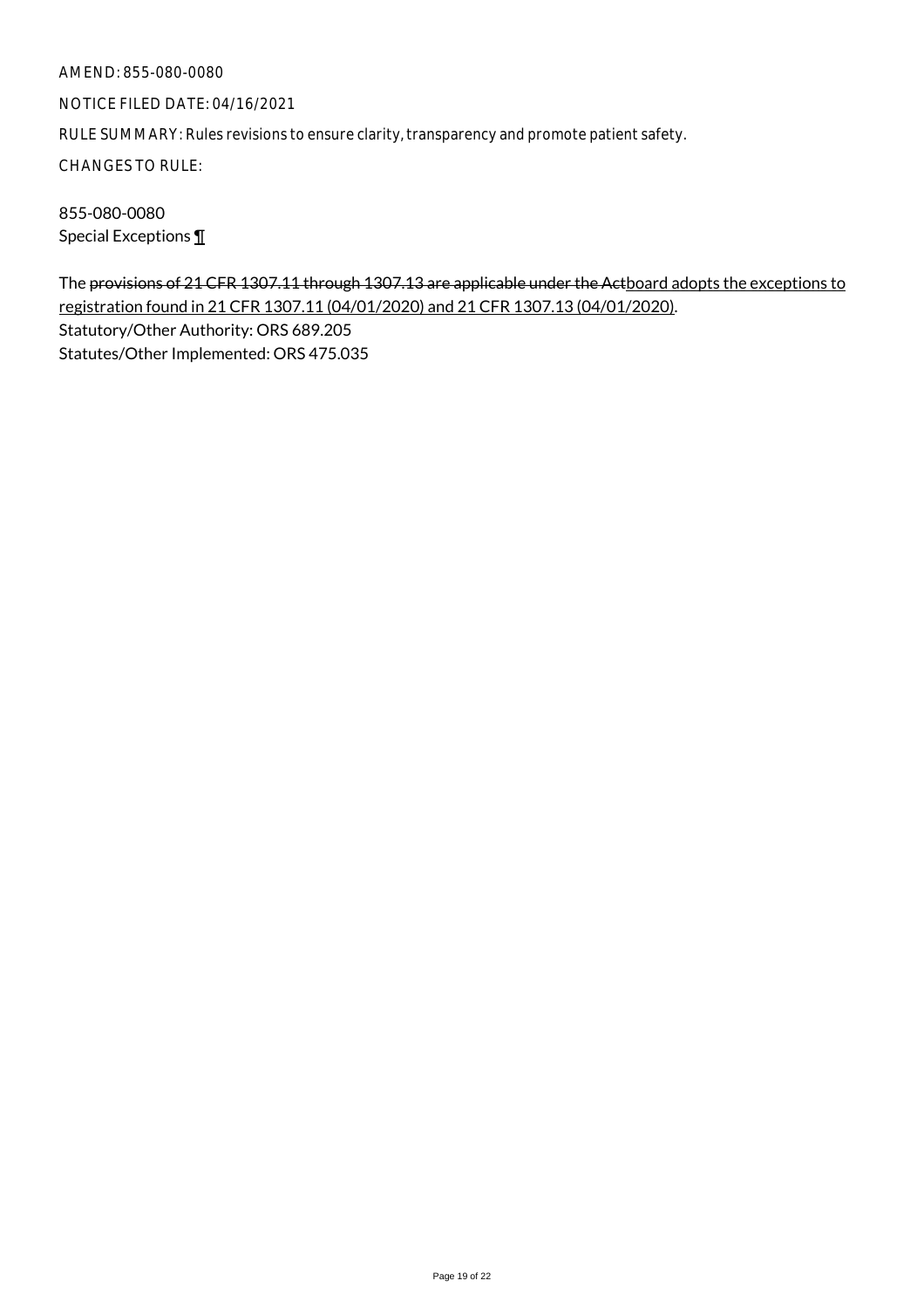NOTICE FILED DATE: 04/16/2021

RULE SUMMARY: Rules revisions to ensure clarity, transparency and promote patient safety.

CHANGES TO RULE:

# 855-080-0085 Prescription Requirements ¶

(1) Except as provided in sections (2) and (3) of this rule, the provisions of 21 CFR 1306.01 through 1306.27 and 1304.03(d) shall be complied with by the rRegistrants, practitioners and pharmacists as specified therein in the issuance, preparation, labeling dispensing, recordkeeping and filing of prescriptions for controlled substances. An electronic prescription is permitted for any substance listed in OAR 855-080-0022 through 855-080-0026 when so permitted by federal regulations.¶

(2) The provisions of 21 CFR 1306.11(a) under section (1) of this rule are amended by deleting "which is a prescription drug as determined under the Federal Food, Drug, and Cosmetic Act."¶

(3) The provisions of 21 CFR 1306.21 through must comply with the provisions of 21 CFR 1306.01 (04/01/2020), 21 CFR 1306.02 (04/01/2020), 21 CFR 1306.03 (04/01/2020), 21 CFR 1306.04 (04/01/2020), 21 CFR 1306.05 (04/01/2020), 21 CFR 1306.06 (04/01/2020), 21 CFR 1306.207 under section (1) of this rule shall be deemed to apply also to controlled substances listed in Schedule V.¶

(4) Controlled substances in Schedules III, IV, and V which are prescription drugs determined by the Board pursuant to ORS 475.185(3) are those prescription drugs as determined under the Federal Food, Drug, and Cosmetic Act. Such drugs are "Legend Drugs" and bear the legend "Caution: Federal law prohibits dispensing without a prescription", or an equivalent legend. In addition, any preparation containing any amount of codeine or its salts, opium, or paregoric in Schedules III, IV, or V is a prescription drug as determined by the Board pursuant to ORS 475.185(3).¶

(5) "Emergency Situations" as referred to in ORS 475.185(2) mean the same as specified in 21 CFR 290.10 (04/01/2020), 21 CFR 1306.08 (04/01/2020), 21 CFR 1306.09 (04/01/2020); 21 CFR 1306.11 (04/01/2020), 21 CFR 1306.12 (04/01/2020), 21 CFR 1306.13 (04/01/2020), 21 CFR 1306.14 (04/01/2020), 21 CFR 1306.15 (04/01/2020); 21 CFR 1306.21 (04/01/2020), 21 CFR 1306.22 (04/01/2020); 21 CFR 1306.23 (04/01/2020), 21 CFR 1306.24 (04/01/2020), 21 CFR 1306.25 (04/01/2020), 21 CFR 1306.26 (04/01/2020), 21 CFR 1306.27 (04/01/2020); and 21 CFR 1304.03(d) (04/01/2020). Statutory/Other Authority: ORS 689.205

Statutes/Other Implemented: ORS 475.185, ORS 475.188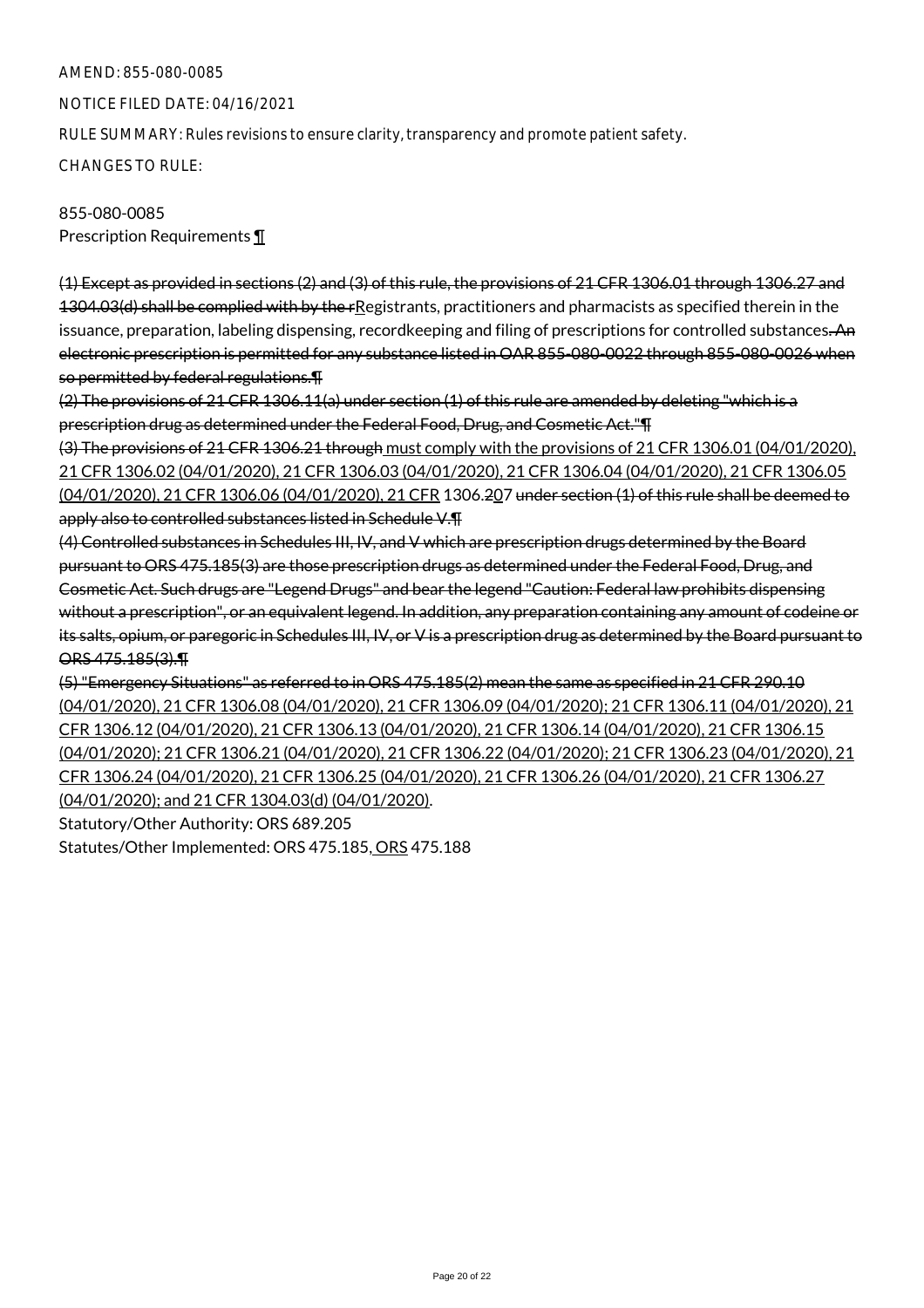#### REPEAL: 855-080-0095

NOTICE FILED DATE: 04/16/2021

RULE SUMMARY: Rules revisions to ensure clarity, transparency and promote patient safety.

CHANGES TO RULE:

## 855-080-0095

Verification of Research Registration

Persons conducting research with controlled substances in Sections I through V within this state who are not otherwise exempt from registration pursuant to ORS 475.125(3), may, upon furnishing the Board a copy of a current federal registration certificate issued for such a purpose, pursuant to ORS 475.135, receive written verification of such submission from the Board's Executive Director. Statutory/Other Authority: ORS 475

Statutes/Other Implemented: